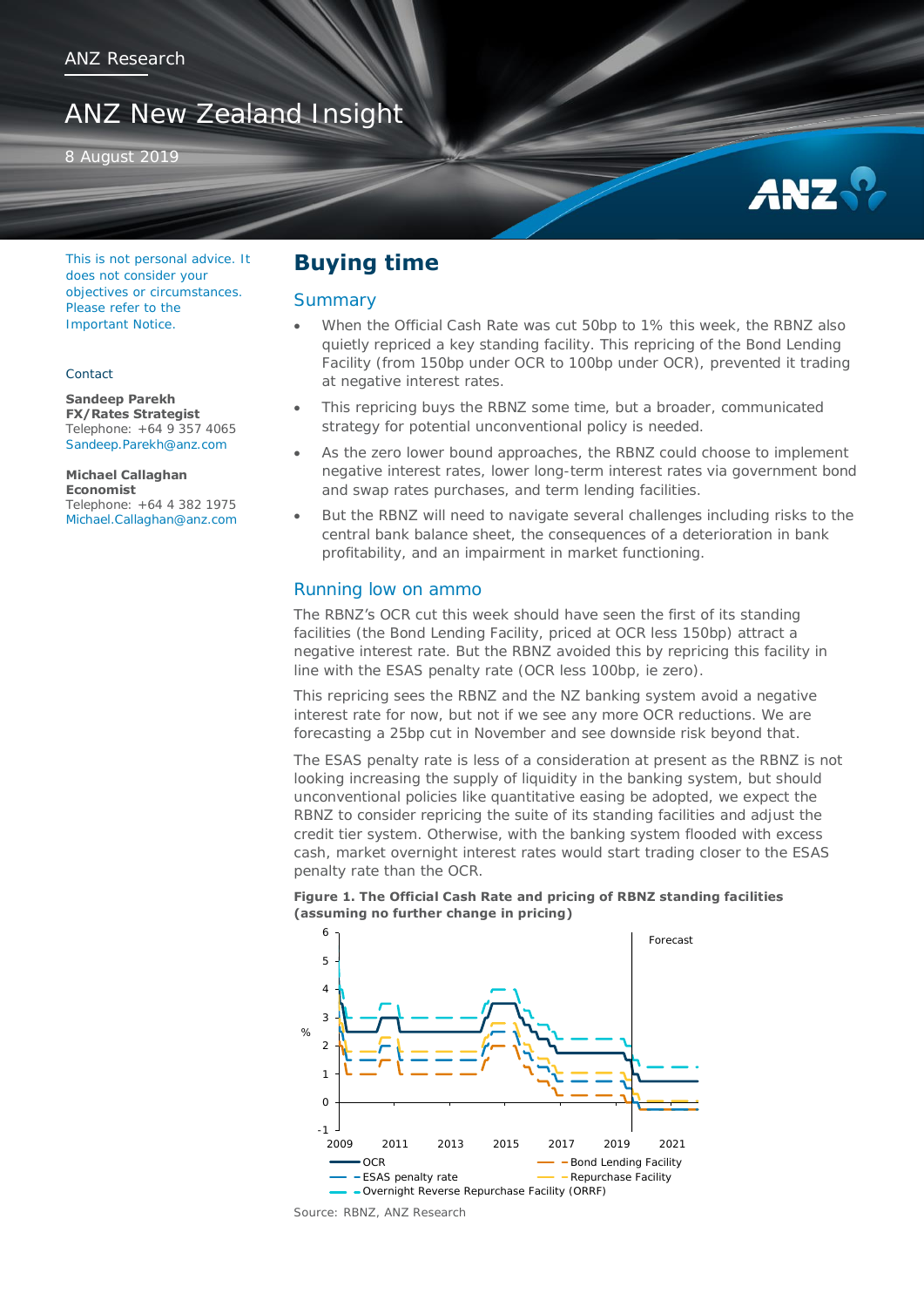But the quick fix doesn't mean that New Zealand rates are currently immune to negative rates. Yesterday, the September 2025 inflation-indexed government bond traded at a yield of 0.00%, tantalisingly close to being the first New Zealand market rate to trade at a negative yield.

There are several unconventional policy options that the RBNZ could take if they conclude that rates need to fall further from here, summarised in table 1 (discussed in detail in [our previous note\)](https://www.anz.co.nz/content/dam/anzconz/documents/economics-and-market-research/2019/ANZ-Economic-Insight-20190617.pdf?MOD=AJPERES). However, there are also several challenges that the RBNZ will need to navigate and address, including risks to the central bank balance sheet, the consequences of a deterioration in bank profitability, and an impairment in market functioning.

The effectiveness of monetary policy will also diminish as rates move lower from here. Although the RBNZ has claimed that monetary policy is just as effective at low interest rates, they also noted in the August MPS that recent transmission from the OCR to bank funding costs had been dampened by upward pressure on deposit rates (as banks try to retain deposit funding).

Bank funding cost pressures will only intensify as the OCR falls from here, so there is a risk that monetary policy effectiveness does diminish as the OCR approaches, and potentially goes through, 0%. That said, there are multiple channels through which monetary policy operates – the effects of further easing on the NZD, wholesale (rather than bank) lending rates, and inflation expectations channels are also important.

## At the press conference, Governor Orr noted that the RBNZ was "well advanced" on unconventional policy work (in contrast to a recent OIA response which noted that the RBNZ was in the "very early stages").

Let's hope that a possible plan for unconventional monetary policy is shared publically soon, so that financial market participants and households can be confident of a smooth rollout of extra stimulus. And with the recent cut to 1%, and an even lower OCR widely expected, the clock is ticking.

| <b>Policy</b>                                      | <b>Description</b>                                                                                                  | <b>Rationale</b>                                                                                                                                                                                                                                                                                |
|----------------------------------------------------|---------------------------------------------------------------------------------------------------------------------|-------------------------------------------------------------------------------------------------------------------------------------------------------------------------------------------------------------------------------------------------------------------------------------------------|
| <b>Negative interest</b><br>rates                  | Cut the OCR as low as<br>$\bullet$<br>$-0.25\%$ .<br>Reduce the ESAS penalty<br>٠<br>rates from 100bps to<br>50bps. | A slightly negative OCR rate, and<br>retention of a tiering system, will<br>mitigate costs to financial<br>participants in the banking<br>system.<br>If the ESAS penalty rate is not<br>reduced and asset purchases<br>occur, the OCR cannot go<br>negative.                                    |
| <b>Asset purchases</b><br>and swap<br>transactions | Transact (receive) swaps.<br>٠<br>Purchase NZ government<br>honds.<br>Purchase collateralised<br>٠<br>mortgages.    | Asset purchases and swap<br>transactions will lower long-term<br>lending rates and risk premia,<br>and free up liquidity for lending.<br>Available assets for purchase are<br>limited, so a range of securities<br>need to be considered. The RBNZ<br>will bear substantial financial<br>risks. |
| <b>Term lending</b><br>facilities                  | Introduce long-term cash<br>۰<br>facilities to inject balances<br>into the banking system.                          | This helps to ensure liquidity in<br>the banking system during a<br>crisis, but may be less effective<br>outside periods of crisis and<br>market stress.                                                                                                                                        |

#### Table 1: Unconventional policy options for the RBNZ

Source: ANZ Research, [Prospects for unconventional monetary policy in New Zealand](https://www.anz.co.nz/content/dam/anzconz/documents/economics-and-market-research/2019/ANZ-Economic-Insight-20190617.pdf?MOD=AJPERES)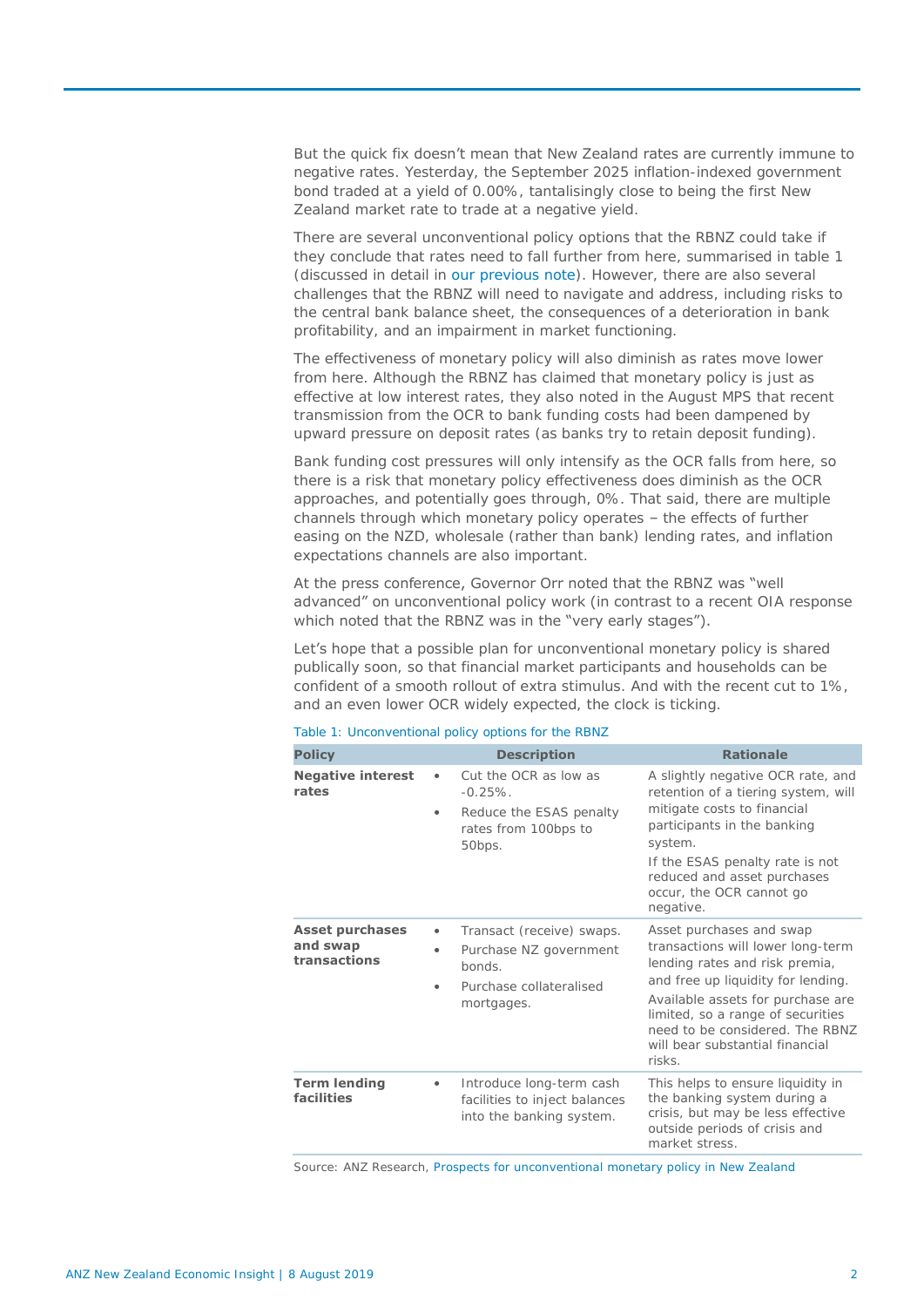Important notice



**This document is intended for ANZ's institutional, professional or wholesale clients, and not for individuals or retail persons. It should not be forwarded, copied or distributed. The information in this document is general in nature, and does not constitute personal financial product advice or take into account your objectives, financial situation or needs.** 

This document may be restricted by law in certain jurisdictions. Persons who receive this document must inform themselves about and observe all relevant restrictions.

**Disclaimer for all jurisdictions:** This document is prepared and distributed in your country/region by either: Australia and New Zealand Banking Group Limited (ABN11 005 357 522) (**ANZ**); or its relevant subsidiary or branch (each, an **Affiliate**), as appropriate or as set out below.

This document is distributed on the basis that it is only for the information of the specified recipient or permitted user of the relevant website (**recipients**).

This document is solely for informational purposes and nothing contained within is intended to be an invitation, solicitation or offer by ANZ to sell, or buy, receive or provide any product or service, or to participate in a particular trading strategy.

Distribution of this document to you is only as may be permissible by the laws of your jurisdiction, and is not directed to or intended for distribution or use by recipients resident or located in jurisdictions where its use or distribution would be contrary to those laws or regulations, or in jurisdictions where ANZ would be subject to additional licensing or registration requirements. Further, the products and services mentioned in this document may not be available in all countries.

ANZ in no way provides any financial, legal, taxation or investment advice to you in connection with any product or service discussed in this document. Before making any investment decision, recipients should seek independent financial, legal, tax and other relevant advice having regard to their particular circumstances.

Whilst care has been taken in the preparation of this document and the information contained within is believed to be accurate. ANZ does not represent or warrant the accuracy or completeness of the information Further, ANZ does not accept any responsibility to inform you of any matter that subsequently comes to its notice, which may affect the accuracy of the information in this document.

Preparation of this document and the opinions expressed in it may involve material elements of subjective judgement and analysis. Unless specifically stated otherwise: they are current on the date of this document and are subject to change without notice; and, all price information is indicative only. Any opinions expressed in this document are subject to change at any time without notice.

ANZ does not guarantee the performance of any product mentioned in this document. All investments entail a risk and may result in both profits and losses. Past performance is not necessarily an indicator of future performance. The products and services described in this document may not be suitable for all investors, and transacting in these products or services may be considered risky.

ANZ expressly disclaims any responsibility and shall not be liable for any loss, damage, claim, liability, proceedings, cost or expense (Liability) arising directly or indirectly and whether in tort (including negligence), contract, equity or otherwise out of or in connection with this document to the extent permissible under relevant law. Please note, the contents of this document have not been reviewed by any regulatory body or authority in any jurisdiction.

ANZ and its Affiliates may have an interest in the subject matter of this document. They may receive fees from customers for dealing in the products or services described in this document, and their staff and introducers of business may share in such fees or remuneration that may be influenced by total sales, at all times received and/or apportioned in accordance with local regulatory requirements. Further, they or their customers may have or have had interests or long or short positions in the products or services described in this document, and may at any time make purchases and/or sales in them as principal or agent, as well as act (or have acted) as a market maker in such products. This document is published in accordance with ANZ's policies on conflicts of interest and ANZ maintains appropriate information barriers to control the flow of information between businesses within it and its Affiliates.

Your ANZ point of contact can assist with any questions about this document including for further information on these disclosures of interest.

**Country/region specific information:** Unless stated otherwise, this document is distributed by Australia and New Zealand Banking Group Limited (**ANZ**).

**Australia.** ANZ holds an Australian Financial Services licence no. 234527. For a copy of ANZ's Financial Services Guide please [click here o](http://www.anz.com/documents/AU/aboutANZ/FinancialServicesGuide.pdf)r request from your ANZ point of contact. If trading strategies or recommendations are included in this document, they are solely for the information of 'wholesale clients' (as defined in section 761G of the Corporations Act 2001 Cth).

**Brazil, Brunei, India, Japan, Kuwait, Malaysia, Switzerland, Taiwan.** This document is distributed in each of these jurisdictions by ANZ on a cross-border basis.

**Cambodia.** This document is distributed in Cambodia by ANZ Royal Bank (Cambodia) Limited (**ANZ Royal Bank**). The recipient acknowledges that although ANZ Royal Bank is a subsidiary of ANZ, it is a separate entity to ANZ and the obligations of ANZ Royal Bank do not constitute deposits or other liabilities of ANZ and ANZ is not required to meet the obligations of ANZ Royal Bank.

**European Economic Area (EEA):** *United Kingdom.* ANZ is authorised in the United Kingdom by the Prudential Regulation Authority (**PRA**) and is subject to regulation by the Financial Conduct Authority (**FCA**) and limited regulation by the PRA. Details about the extent of our regulation by the PRA are available from us on request. This document is distributed in the United Kingdom by Australia and New Zealand Banking Group Limited ANZ solely for the information of persons who would come within the FCA definition of "eligible counterparty" or "professional client". It is not intended for and must not be distributed to any person who would come within the FCA definition of "retail client". Nothing here excludes or restricts any duty or liability to a customer which ANZ may have under the UK Financial Services and Markets Act 2000 or under the regulatory system as defined in the Rules of the Prudential Regulation Authority (**PRA**) and the FCA. ANZ is authorised in the United Kingdom by the PRA and is subject to regulation by the FCA and limited regulation by the PRA. Details about the extent of our regulation by the PRA are available from us on request

**Fiji.** For Fiji regulatory purposes, this document and any views and recommendations are not to be deemed as investment advice. Fiji investors must seek licensed professional advice should they wish to make any investment in relation to this document.

**Hong Kong.** This publication is issued or distributed in Hong Kong by the Hong Kong branch of ANZ, which is registered at the Hong Kong Monetary Authority to conduct Type 1 (dealing in securities), Type 4 (advising on securities) and Type 6 (advising on corporate finance) regulated activities. The contents of this publication have not been reviewed by any regulatory authority in Hong Kong.

**India.** If this document is received in India, only you (the specified recipient) may print it provided that before doing so, you specify on it your name and place of printing.